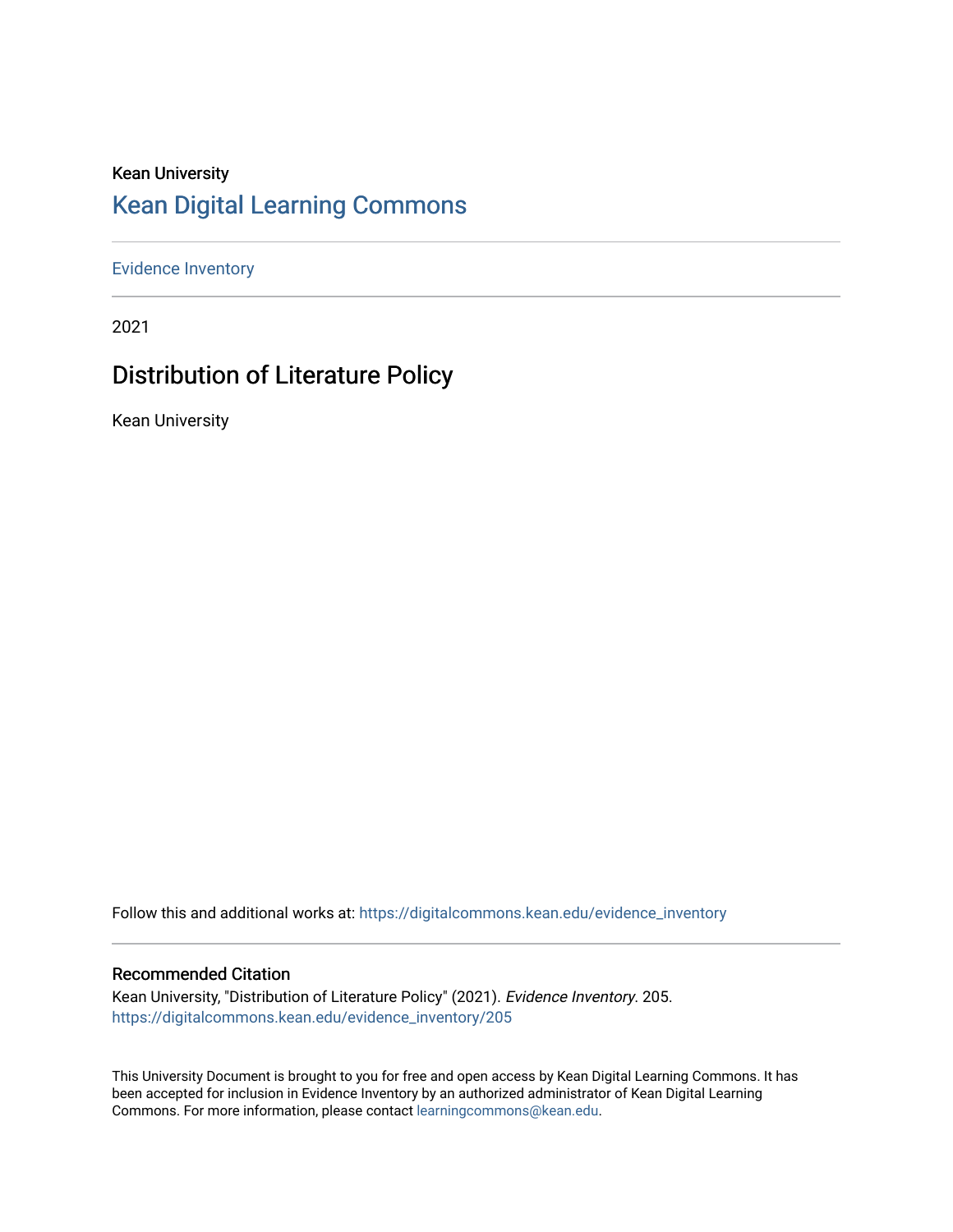### Distribution of Literature Policy

### Abstract

The Kean University Statement on Free Speech and Dissent and the Statement on Dissent and Protest express the commitment of Kean University to maintaining an environment that supports the free and open exchange of ideas. The General Procedures Governing the Use of University Facilities and Grounds are to be applied on a content-neutral basis whenever University facilities and grounds are used outside of the classroom context and are to be interpreted in a manner consistent with the basic commitment of the University to free speech and dissent.

### Keywords

Standard II: Ethics and Integrity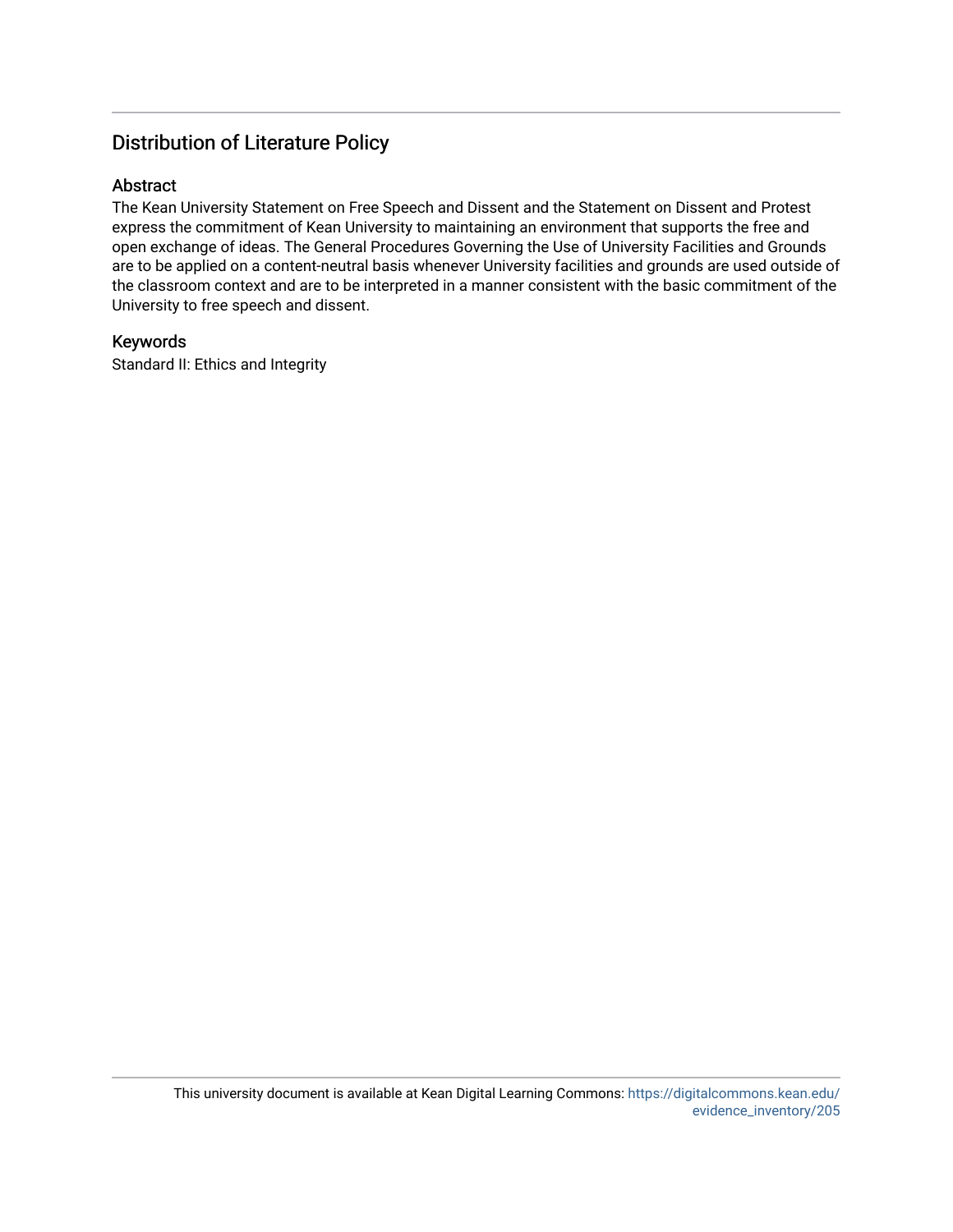# Return to Campus

A mask mandate is currently in place on campus. Learn more about the [University's](https://www.kean.edu/welcome-fall-2021-semester) health and safety protocols to help protect the campus community from COVID-19 and reduce the spread of the virus.

[Home](https://www.kean.edu/) • [Offices](https://www.kean.edu/offices) AZ • [Policies](https://www.kean.edu/offices/policies)

# Distribution of Literature Policy

The Kean University Statement on Free Speech and Dissent and the Statement on Dissent and Protest express the commitment of Kean University to maintaining an environment that supports the free and open exchange of ideas. The General Procedures Governing the Use of University Facilities and Grounds are to be applied on a content-neutral basis whenever University facilities and grounds are used outside of the classroom context and are to be interpreted in a manner consistent with the basic commitment of the University to free speech and dissent.

### Recognized University Organizations, Groups or Faculty/Staff

- 1. Priority in scheduling and use of University facilities or grounds for purposes of distributing literature is given to recognized University Organizations and Groups.
- 2. Recognized University Organizations, Groups, Faculty/Staff or Members of the campus community may utilize sites designated for the sale or distribution of literature, including leaflets, handbills, handouts, newspapers and other written material when not in connection with a scheduled University event. University facilities must be reserved in advance by submitting a formal request online at [http://events.kean.edu](http://events.kean.edu/) and in accord with general University scheduling procedures at least five (5) business days prior to the requested use.
- 3. Recognized University Organizations, Groups, Faculty/Staff or Members of the campus community must notify the Miron Student Center Operations and Event Management Office (MSC-6) of their request to use University facilities or grounds in connection with a scheduled University event at least five (5) business days prior to the date of requested use. All use will be subject to review in accord with the Standards for Evaluating Requests for Use of University Facilities and Grounds and to the General Procedures Governing the Use of Facilities and Grounds. In the event of scheduling conflicts or other disruption to the orderly operation of the University, the University reserves the right to change the date, time and location of the distribution and, if necessary, cancel the event.
- 4. In order to avoid scheduling conflicts, and allow sufficient time to evaluate space, security, parking, staffing and other needs and to plan and organize the allocation of University resources, Recognized University Organizations, Groups, Faculty/Staff or Members of the campus are encouraged to complete the request for demonstration and distribution of literature form and return it to the Miron Student Center Operations and Event Management Office, between the hours of 9 a.m. and 5 p.m., Monday through Friday, in accord with regular University scheduling procedures, and in the case of any sale, must comply with the requirements of the Independent Vendor Policy. All use is subject to review in accordance with the Standards for Evaluating Requests for Use of University Facilities and Grounds and the General Procedures Governing the Use of University Facilities and Grounds.

### External Organization, Group, or Individual

- 1. External Organizations, Groups, or Individuals must obtain written permission to sell or distribute literature including leaflets, handbills, handouts, newspapers and other written material when not in connection with a scheduled University event from the Office of University Relations, in accord with regular University scheduling procedures, and in the case of any sale, must comply with the requirements of the Independent Vendor Policy.
- 2. Written confirmation must then be brought to the Miron Student Center Operations and Event Management Office, located on the first floor of the Miron Student Center (MSC-6), between the hours of 9 a.m. and 5 p.m., Monday through Friday, to schedule an appropriate date, time and location to distribute their Literature.
- 3. In order to avoid scheduling conflicts, and allow sufficient time to evaluate space, security, parking, staffing and other needs and to plan and organize the allocation of University resources and individuals, application must be made six working days prior to a scheduled University event, or six weeks prior to the requested date if not in conjunction with a University event, in accordance with the Standards for Evaluating Requests for Use of University Facilities and Grounds and the General Procedures Governing the Use of University Facilities and Grounds.
- 4. The University reserves the right to designate time, place and manner restrictions on the distribution of literature.